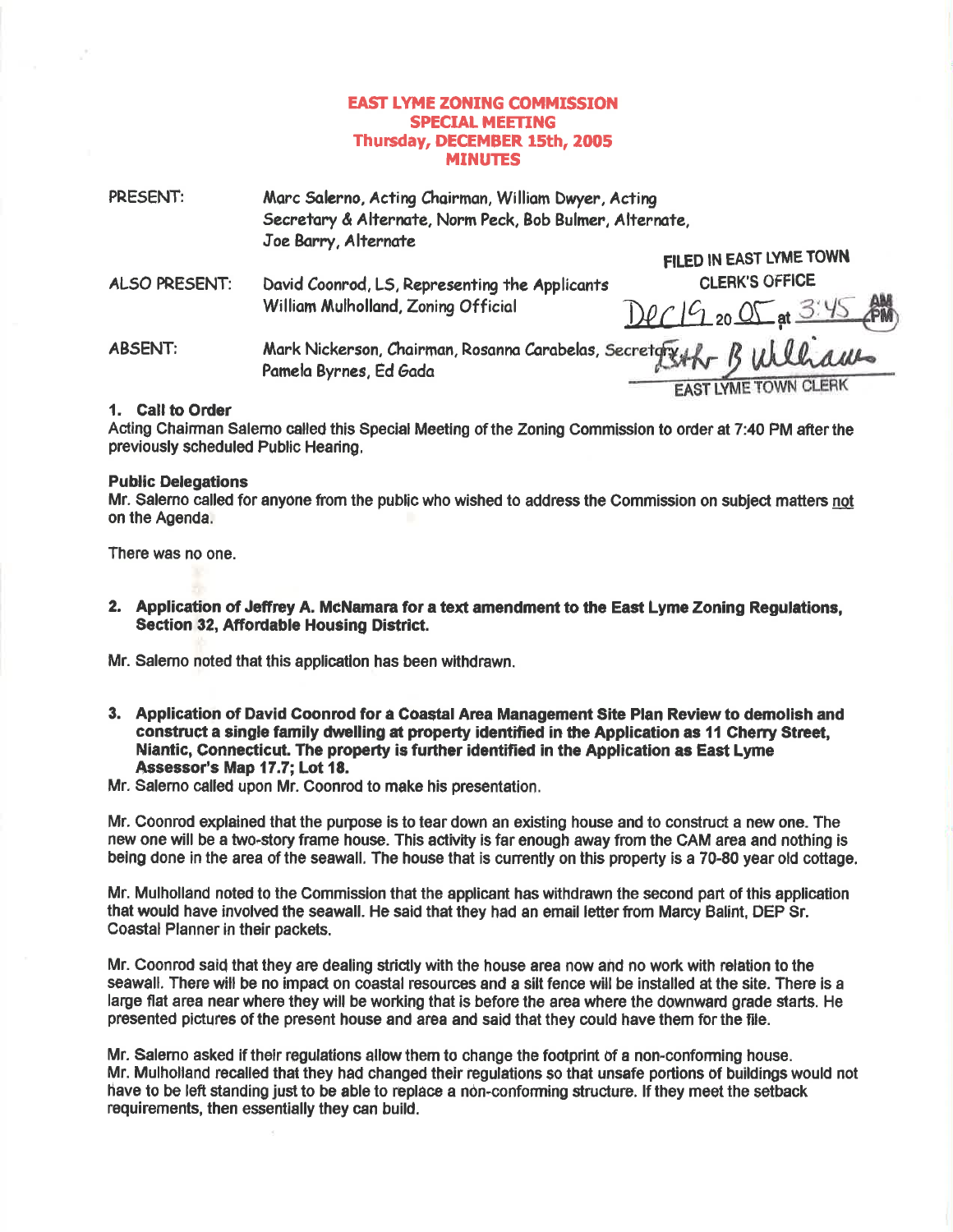Mr. Coonrod said that in the end with respect to this property that the replacement house will actually be a bit smaller than what is there now.

Mr. Mulholland suggested that they read into the record the email letterfrom Ms. Balint.

Mr. Dwyer read the letterfrom Marcy Balint, Sr. Coastal Planner DEP OSLIP, dated November 30, 2005 to Mr. Mulholland and Commissioners regarding 11 Cherry Street Coastal Site Plan Review comments into the recod. (Attached at end of Minutes) This letter noted that OSLIP has no record of the existing soawall.

Mr. Dwyer asked where in the application the work on the seawall was being rescinded. Mr. Mulholland said that the applicant has stated in the record that he has withdrawn this part of the application regarding the seawall and he is working outside of the Federal guideline area. He noted that the motion would delineate this also.

Mr. Goonrod said that on Page 5 of the CAM applicetion that he had crossed out work that would be nearthe seawall and had initialed it and noted that the activities would have no impact on the coastal resources. (Page 5 Attached at end of Minutes) He said that the seawall that they are referencing is 70 to 80 years old also, and most likely predates the DEP.

Mr. Salemo asked if they are going to put a basement in the new house. Mr. Coonrod said yes. He added that they are not in any flood plain.

Mr. Salerno asked if there would be any blasting to get the basement in.

Mr. Mulholland said that is not under their purview but rather it falls under the purview of the Fire Marshall.

Mr. Coonrod noted that public sewers would be going into this area in the near future (Pine Grove) and that he would make sure that this house would be able to hook into them,

Mr. Barry asked how the septic would be temporarily re-located if it is found to be undemeath the cottage that is there now.

Mr. Coonrod and Mr. Mulholland said that it would not be available at all and that the applicant knows that he cannot use any of the facilities in the new house until the sewers are in and the house is hoolred up to them. The applicant will be able to visft his house and sit on his porch or be in his yard but he knows that there will be no facilities until the sewers are in and he cannot stay there until that time.

#### \*MOTTON (1)

Mr. Peck moved to approve the Application of David Coonrod for a Coastal Area Management Site Plan Review to demolish and construct a single family dwelling at property identified in the Application as 11 Cherry Street, Niantic, Connecticut with the finding that there will be no adverse impacts on any coastal resources. The property is further identified in the Application as East Lyme Assessor's Map 17.7, Lot 18.

Mr. Dwyer seconded the motion.

Vote:  $5 - 0 - 0$ . Motion passed.

Mr. Bulmer said that he wanted to add an Amendment to the motion:

Approval is for the house only per the revised site plan dated 12/12/05 done by Dave Coonrod per the CAM report.

Mr. Peck agreed to accept the amendment to his motion,

Mr. Dwyer agreed to second the amendment to the motion.

Vote on amendment:  $5 - 0 - 0$ . Amendment to Motion passed.

4, Application of David Coonrod, agent for Leon and Anne Calanquin, for a Coastal Area Management Site Plan Review to construct a new foundation under the existing single family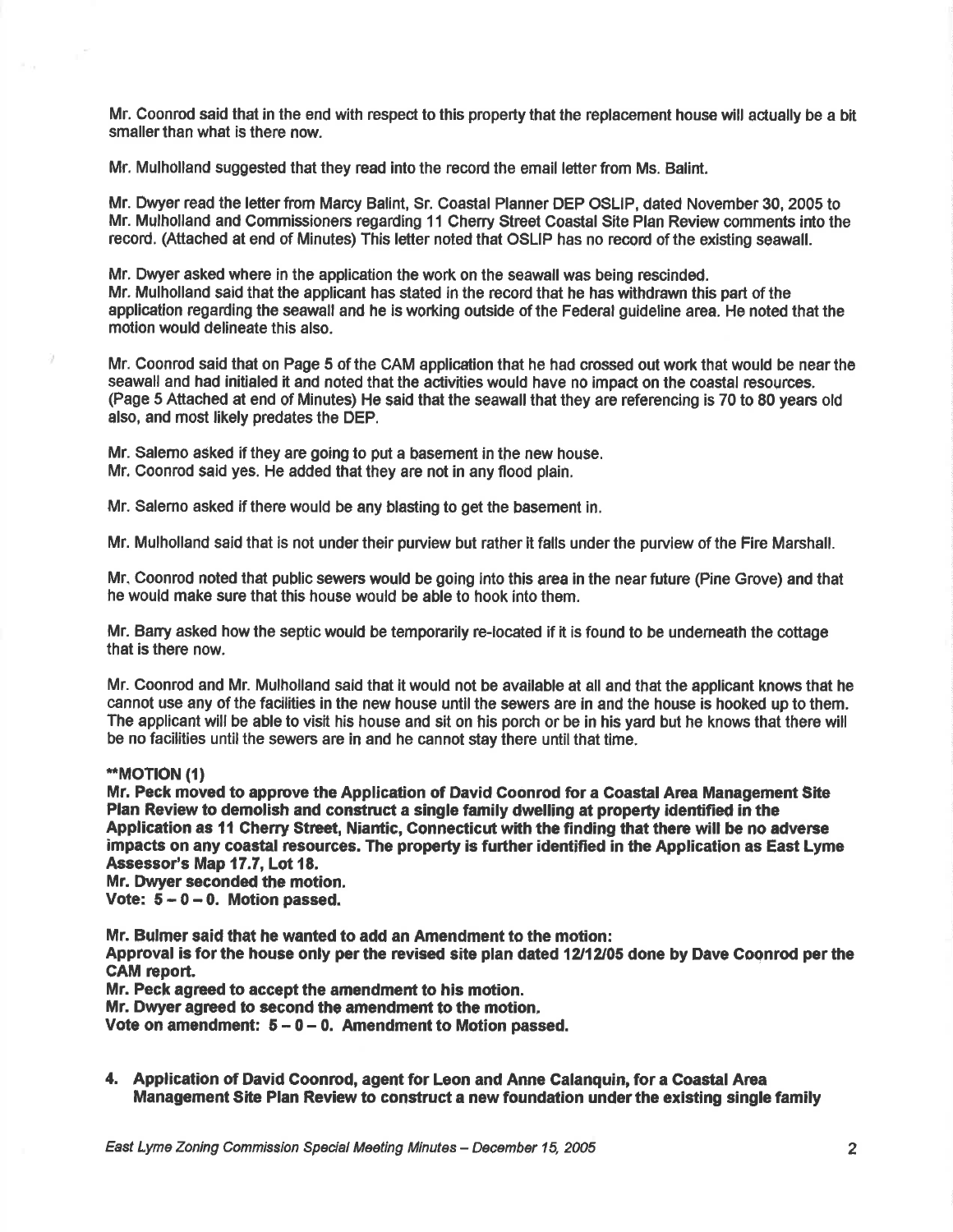dwelling at property identified in the Application as 299 Giants Neck Road, Niantic, Connecticut. The property is further identified in the Application as East Lyme Assessor's Map 04.11, Lot 3. Mr. Mulholland said that this property is in Giants Neck Beach and that the Commission has no Jurisdiction here except solely for the CAM.

Mr. Salerno asked Mr. Dwyer to read an email letter from Marcy Balint, DEP OSLIP Sr. Coastal Planner into the record regarding this application.

Mr. Dwyer read an email letter from Marcy Balint, Sr. Coastal Planner DEP OSLIP, dated November 30, 2005 to Mr, Mulholland and Commissioners regarding the property at 299 Giants Neck R0ad and giving Coastal Site Plan Review comments, into the record. (Attached at end of Minutes) This letter noted that OSLIP has no record of the existlng seawall and stairs.

Mr. Mulholland said that the CAM is the only thing underthe jurisdidion of the Commission and noted that Mr. Coonrod would address the seawall that is mentioned.

Mr. Coonrod said that Ms. Balint brings up a seawall and stairs and they do not own the seawall ortho stairs as it is not a part of this property and they are not touching it. The seawall falls under the jurisdiction of the Giants Neck Beach Association and they will not be working in that area as it is not a part of the subject property. He then explained that they would be raising up the house that is there now and moving it to the side temporarily onto Association property. They would construct a foundation where the house was located and then move the house back onto the new foundation. They have the permission of the Association to move the house onto the Association property and then back onto the new foundation.

Mr. Salemo asked about blastlng and if it would have to be done to make e basement and new foundation. Mr. Coonrod said that he did not think so, as the area around them does not appear to have ledge. lf they do find some he said that he would oxped that they would split it rather than blast.

Mr. Mulholland explained that falls under the purview of the Fire Marshall and not them.

Mr. Salemo asked if they shouldn't be concerned for OSLIP and be looking for these type of potential things. Mr. Mulholland said that in the 20 years time that he has been doing these reviews that he has not seen that issue raised by OSLIP so he would have to say that it is not the purview of this Gommission. He added that both of these CAM reviews could have been handled at the Staff level.

Mr. Dwyer asked about the foundation area being dug out and said that his concem would be where they would put the material that was being dug out.

Mr. Coonrod sald that it would not be piled or stored on site. There will be trucks waiting at the site to move the material off site immediately.

#### \*MOTION (21

Mr. Dwyer moved to approve the Application of David Coonrod, agent for Leon and Anne Calanquin, for a Coastal Area Management Site Plan Review to construct a new foundation under the existing single family dwelling at property identified in the Application as 299 Giants Neck Road, Niantic, Connecticut with the finding that there will be no adverse impacts on any coastal resources. The property is further identified in the Application as East Lyme Assessor's Map 04.11, Lot 3. Mr. Bulmer seconded the motion.

Vote:  $5 - 0 - 0$ . Motion passed.

#### 5. Approval of Minutes – Regular Meeting Minutes of December 1, 2005,

Mr. Mulholland suggested that they table this item until they have a quorum of people who were at this meeting present to vote on them.

#### **Old Business**

1, Stormwater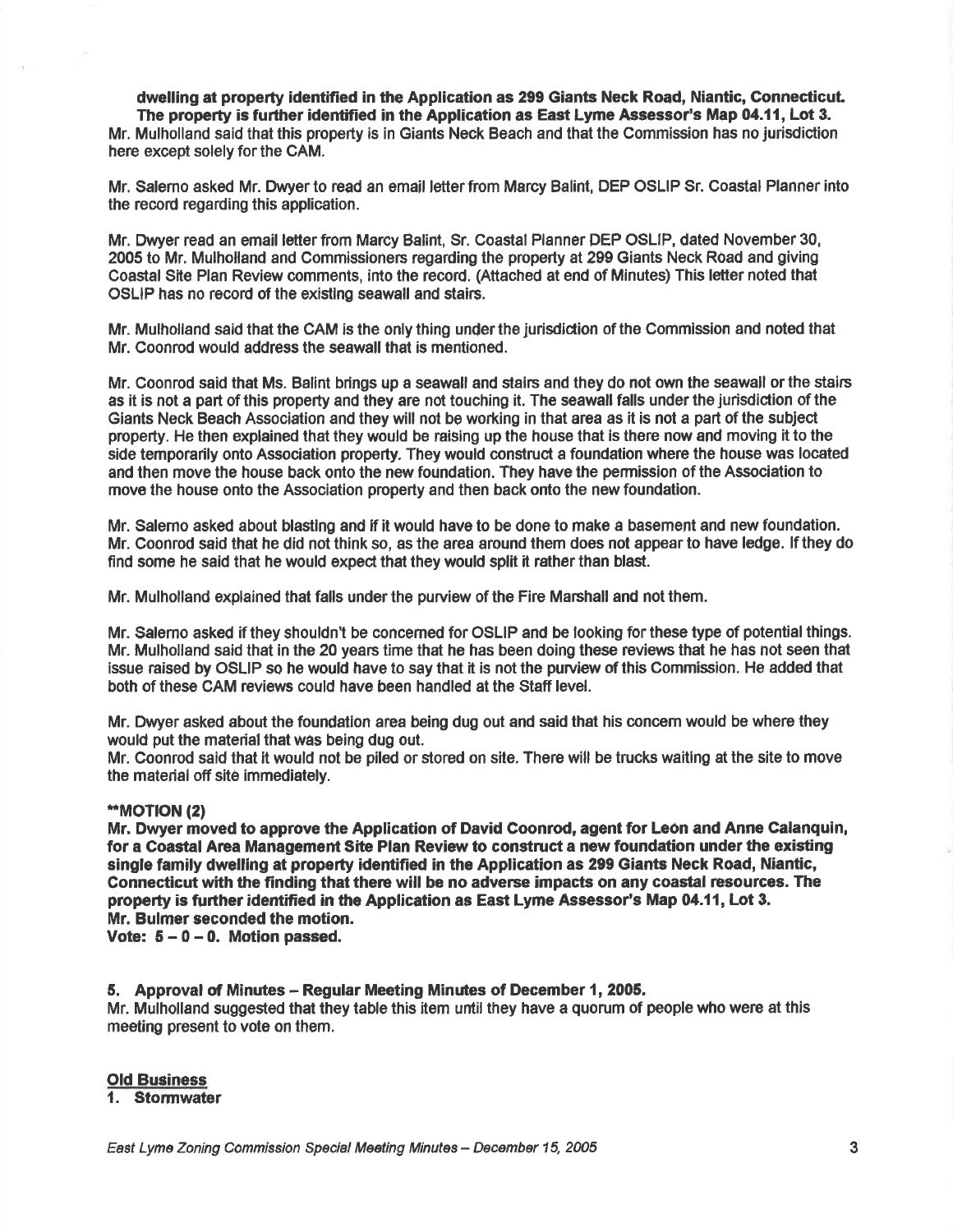This is a work in progress.

#### 2. Aquifer Protection

This is a work in progress.

3. Subcommittee - Niantic Village - CB Zones (Mark Nickerson & Marc Salerno) This is being worked on.

New Business<br>1. Any other business on the floor, if any, by the majority vote of the Commission. There was none.

#### 2. Zoning Official

Mr. Mulholland reported that the latesi decision on the Mike's Famous Harley Application has not been appealed so the decision of this Commission stands. They are now free to go fonrard although he sald that he has not heard anything from them yet. He also reported that Landmark has called and said that they will file another application.

Mr. Dwyer asked Mr. Mulholland about the rocks in front of Stop & Shop and if any progress had been made with CT DOT.

Mr. Mulholland said that he has met with the Stop & Shop developer and that he has voluntarily offered to try to hydro-seed this area with a new method to see if it can be improved. Legally, there is no jurisdic'tion here and this is totally voluntary. The State is trying to be open-minded about this technlque and is willing to allour it to be tried, There is no legal leverage here as they have been trying to get something done for some time and it is and remains State property.

#### 3. Comments from Ex-Officio

Ms. Hardy was not present to report,

#### 4, Comments from Ghalrman

Mr. Salemo, Acting Chairman said that he did not have any comments.

#### 5. Adjoumment

\*MOTION (3) Mr. Dwyer moved to adjourn this Special Meeting of the East Lyme Zoning Commission at 8:30 PM. Mr. Bulmer seconded the motion. Vote:  $5-0-0$ . Motion passed.

Respectfully submitted,

Koren Zmitruk, Recording Secretary (Pro-Tem)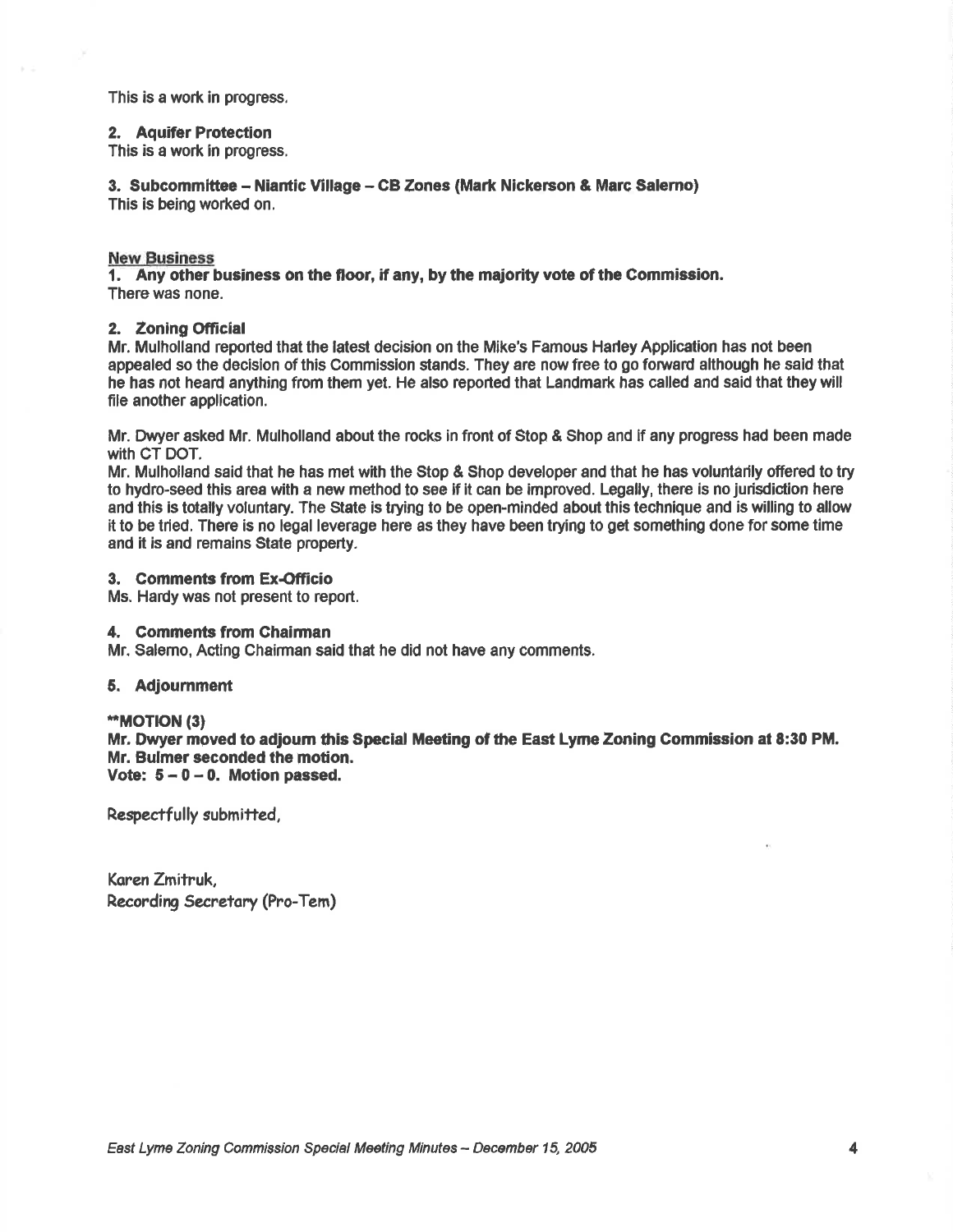#### Emelie Napolitano

From: Sent: To: Subiect:

× gli n

Marcy Balint [marcia.balint@po.state.ct.us] Wednesday, November 30, 2005 2:05 PM BillM@eltownhall.com; enapolitano@eltownhall.com 11 Cherry Street Goastal Site Plan Review comments





jurisdiction fs.doc

To: East Lyme Zoning Commission CC: Bill Mulholland ZEA and Emily Napolitano From: Marcy Balint, Sr Coastal Planner, CT DEP, Office of Long Island Sound Programs Date: November 30, 2005 Subject: Coastal Site Plan Review response on 11 Cherry Street Coastal Site Plan Review comments

Dear Commissioners:

Thank you for forwarding the above noted application to the Office of Long Island Sound Programs (OLISP) for our review and comment which was received on November 18, 2005. OLISP has reviewed the application for consistency with the goals and policies of the Connecticut Coastal Management Act and offers the following comments. The proposed project<br>is to remove the existing single family and construct a new single<br>family home in the same location. An existing seawall along the river<br>is to be repai

The site plans submitted to do not include the high tide line, the state<br>and federal jurisdiction elevations (see jurisdiction fact sheet<br>attached). This information should be supplied as part of a complete<br>coastal site pl state/federal areas without the proper Structures and Dredging and/or Tidal Wetland permits.

Based on a preliminary review of the application, and in the absence of any high tide line information to the contrary, we recommend the applicant contact the permit section our office (at 860-424-3034) to<br>set up a pre-application meeting to discuss the need for permits and<br>apply for a certificate of permission to retain and repair the wall and<br>deck. OLISP

We recommend the above missing information be provided and evaluated<br>prior to rendering a decision. We hope these comments prove useful to<br>the Commission. Please do not hesitate to contact me at 424-3034 or<br>marcia.balint@p

Thank you.

Marcy L. Balint Sr. Coastal Planner Office of Long Island Sound Programs CT DEP 79 Elm St. Hartford, CT 06106 860-424-3034

lead into Kecard  $\mathbf{1}$ 

**出3**  $E_{nng}$  Commission 5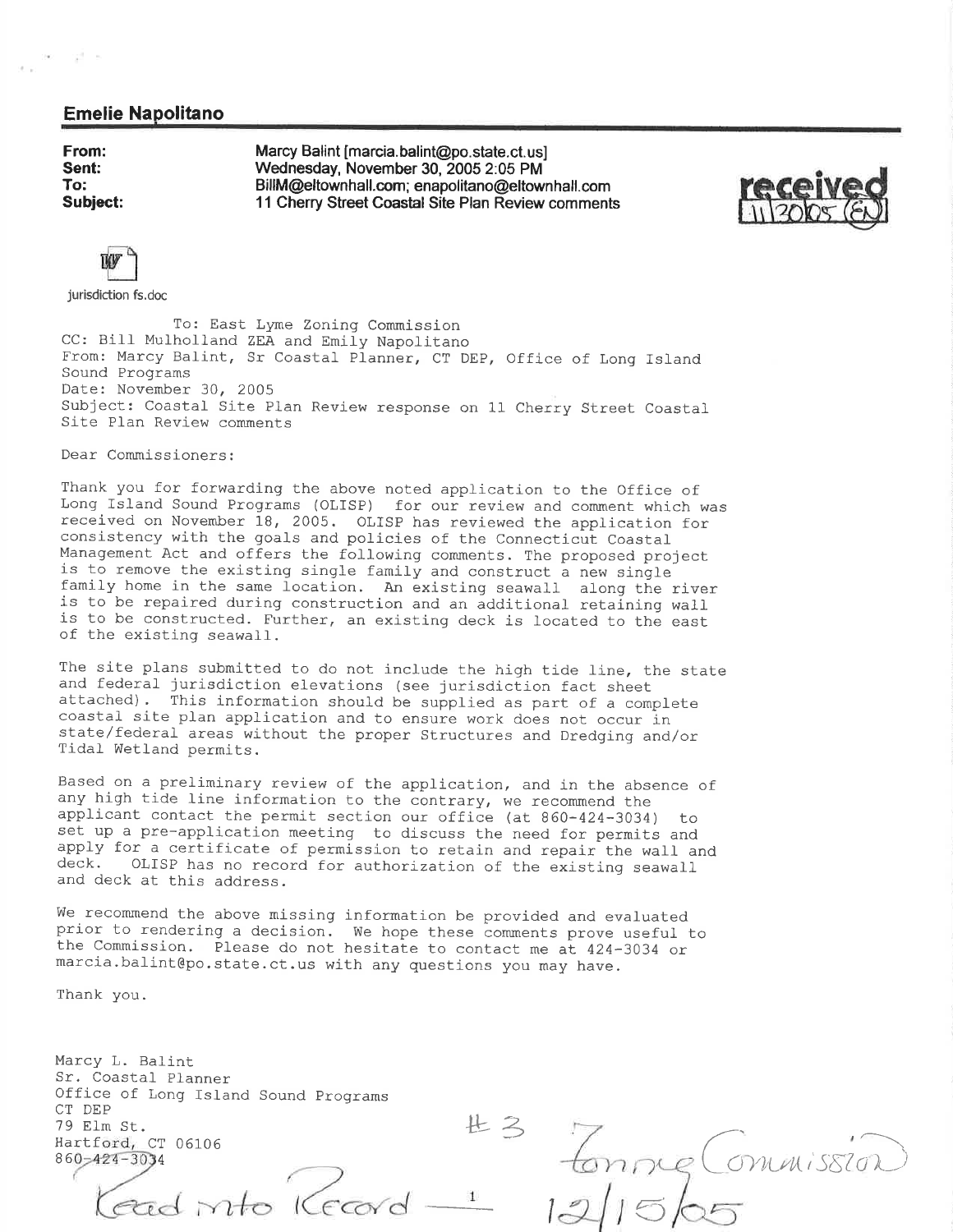## Part IV: Consistency with Applicable Coastal Resource Policies and Standards

Describe the location and condition of the coastal resources identified in Part III above and explain how the proposed project or activity is consistent with all of the applicable coastal resource policies and standards; also see adverse impacts assessment in Part VII.A below (attach additional pages if necessary): BLUFFS ND ESCARDMENTS 1 BOTTOR THE DROPERTY TO THE ENST.  $EXISTP9$  $se$   $\omega$  $\leq$ LOCATOD  $kT$ TOE ANTE  $D$ one  $\frac{1}{2}$ 14/05 **RODAIR JUBILIS Prime** CONSTRUCTION  $\sigma$ ≤66 SITE PLAN **RETAINING**  $w$ <sub>b</sub> LONSTRUCTOD **BETWEEN** त्मह SEAWALL CONNUCTING TO THE EXISTING  $\sigma$  all THE PUCIH proposed **Betturthers**  $u_2$ ;11 HAVE HO IM DACT THE COASTAL RESOURCES

# Part V: Identification of Applicable Coastal Use and Activity Policies and Standards

Identify all coastal policies and standards in or referenced by CGS Section 22a-92 applicable to the proposed project or activity:

General Development\* - CGS Sections 22a-92(a)(1), 22a-92(a)(2), and 22a-92(a)(9) Ø.

Water-Dependent Uses\*\* - CGS Sections 22a-92(a)(3) and 22a-92(b)(1)(A);  $\Box$ Definition CGS Section 22a-93(16)

Ports and Harbors - CGS Section 22a-92(b)(1)(C)  $\Box$ 

Coastal Structures and Filling - CGS Section 22a-92(b)(1)(D)  $\Box$  $\Box$ 

Dredging and Navigation - CGS Sections 22a-92(c)(1)(C) and 22a-92(c)(1)(D)  $\Box$ 

- Boating CGS Section 22a-92(b)(1)(G) n
- Fisheries CGS Section 22a-92(c)(1)(l)  $\Box$

Coastal Recreation and Access - CGS Sections 22a-92(a)(6), 22a-92(C)(1)(j) and 22a-92(c)(1)(K)  $\Box$ 

- Sewer and Water Lines CGS Section 22a-92(b)(1)(B)  $\Box$
- Fuel, Chemicals and Hazardous Materials CGS Sections 22a-92(b)(1)(C), 22a-92(b)(1)(E) and  $22a-92(c)(1)(A)$

D Transportation - CGS Sections 22a-92(b)(1)(F), 22a-92(c)(1)(F), 22a-92(c)(1)(G), and 22a-92(c)(1)(H)

- Solid Waste CGS Section 22a-92(a)(2)  $\Box$
- Dams, Dikes and Reservoirs CGS Section 22a-92(a)(2)  $\Box$
- Cultural Resources CGS Section 22a-92(b)(1)(J)  $\Box$
- Open Space and Agricultural Lands CGS Section 22a-92(a)(2)  $\Box$

General Development policies are applicable to all proposed activities

Water-dependent Use policies are applicable to all activities proposed at waterfront sites, including those with tidal wetlands frontage.

ONLLP

herry Ofteet

noper

chrical Model Municipal CSPR.doc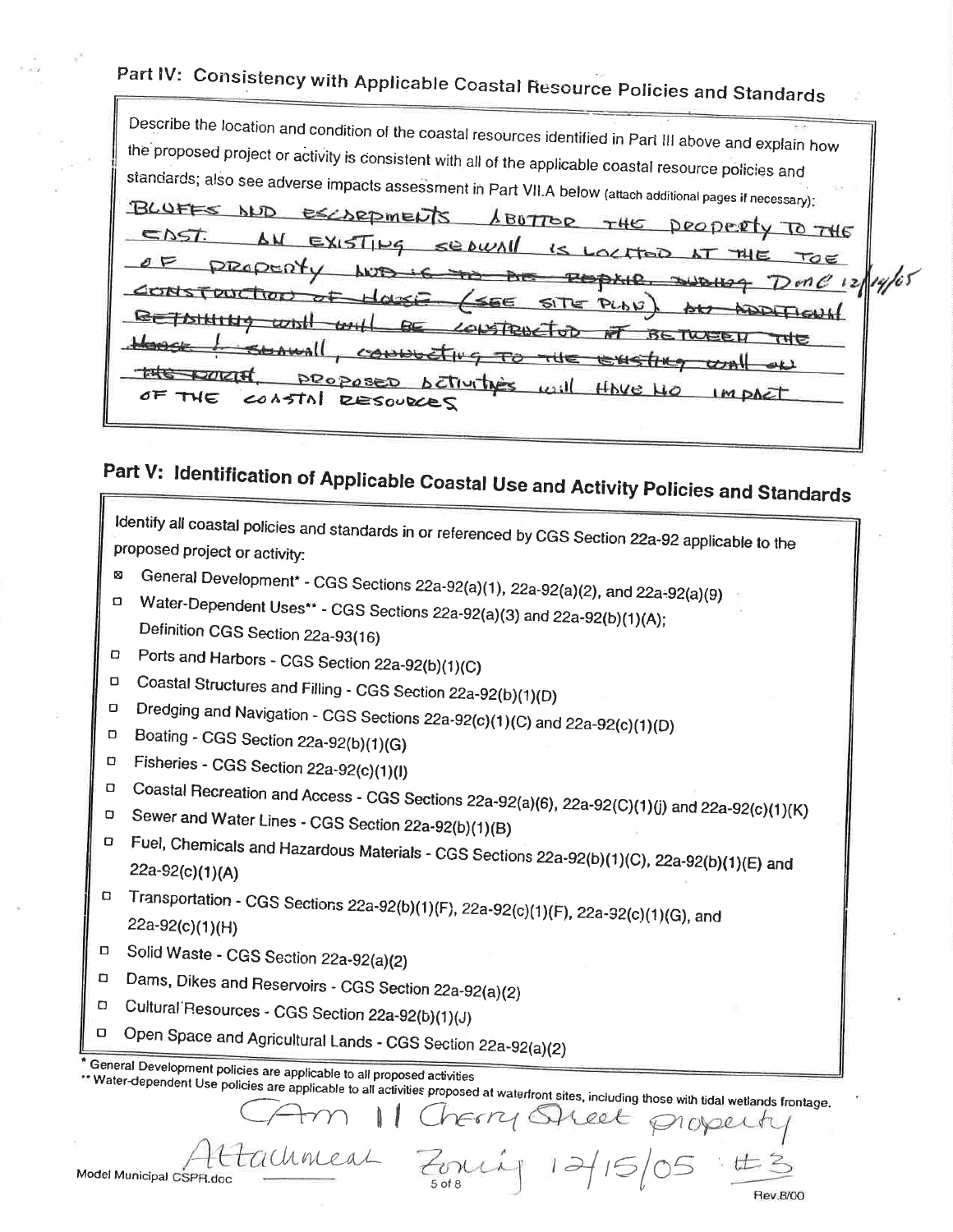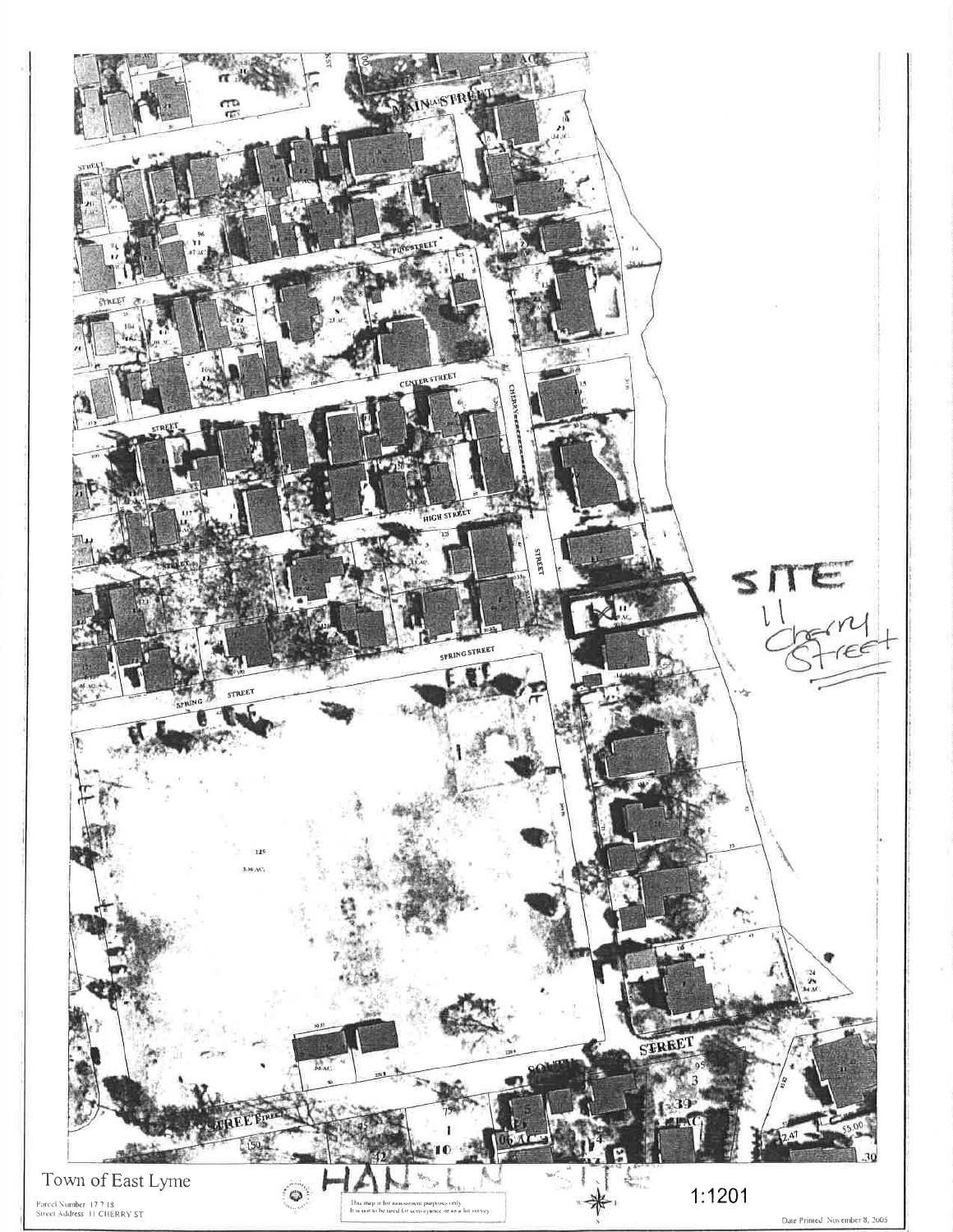#### Emelie Napolitano

From: Sent: To: Subiect: Marcy Balint [marcia.balint@po.state.ct.us] Wednesday, November 30, 2005 2:08 PM BillM@eltownhall.com; enapolitano@eltownhall. com Final ? slight edit included- 299 Giants Neck Road East Lyme





jurisdiction fs.doc

To: East Lyme Zoning Commission CC: Bill Mulholland ZEA and Emily Napolitano From: Marcy Balint, Sr Coastal Planner, CT DEP, Office of Long Island Sound Programs Date: November 30, 2005 Subject: Coastal Site Plan Review response on 299 Giants Neck Road Coastal Site Plan Review comments

Dear Commissioners:

Thank you for forwarding the above noted application to the Office of Long lsland Sound Programs (OLISP) for our review and comment which was received on November 18, 2005. OLISP has reviewed the application for consistency with the goals and policies of the Connecticut Coastal Management Act and offers the following comments.

The proposed project is to move the existing house westerly on to property of Giants NEck Beach Assoc, construct a new foundation and replace house onto the new foundation. The final grade will be the same with no increase in impervious cover. There is an existing seawall and stairs on the site.

The site plans submitted to do not include the high tide line, the state and federal jurisdiction elevation (see jurisdiction fact sheet attached). While the site plans show the base of the seawall is elevation 6, it is unclear as to whether this is in reference to NGVD datum or Mean Low datum. This information should be supplied as part of a complete coastal site plan application and to ensure work does not occur in state/federal areas waterward of the high tide line without the proper Structures and Dredging and/or Tidal Wetland permits(see Jurisdiction Fact Sheet attached).

Based on a preliminary review of the application, and in the absence of high tide line information, we recommend the applicant contact the permit section our office (at 860-424-3034) to set up a pre-application meeting to discuss the possible need for permits and apply for a certificate of permission to retain the wall and stairs as may be required. OL]SP has no record for authorization of the existing seawall and stairs at this address. God

It is unclear as to where the extent of the coastal food hazard zones extend to on the property in relation to the house moving/foundation/addition project. Confirmation should be provided that no improvements are within these zones. lf any portion is located within coastal hazard zones, and the project is considered a "substantial improvement" it must meet the Federal Emergency Management Agency's Flood lnsurance Program's requirements for construction including the proper elevating of the structure. Equirements for construction<br>including the proper elevating of the structure.<br>Generally, with the exception of the above, the house foundation

Attachment - Emmy Commission

 $|2/5|05$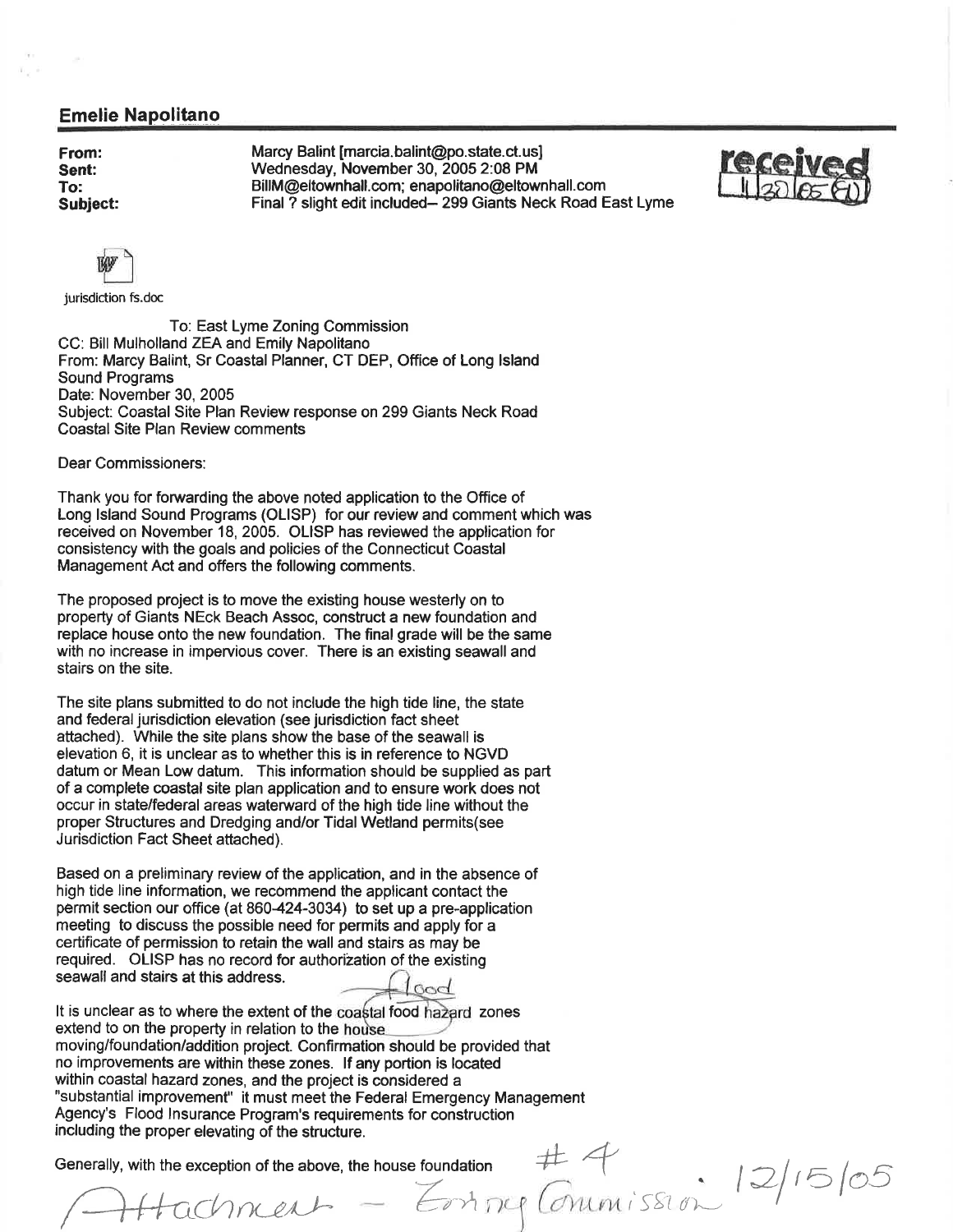replacement appears consistent with the goals and policies of the Connecticut Coastal Management Act. However, we recommend the above missing information be provided and evaluated prior to rendering a decision.

We hope these comments prove useful to the Commission. Please do not hesitate to contact me at 424-3034 or marcia. balint@po. state. ct. us with any questions you may have.

Thank you.

 $\frac{m}{\lambda_1+\epsilon} \leq \beta^2$ 

cc: OLISP Permit Section

Marcy L. Balint Sr. Coastal Planner Office of Long lsland Sound Programs CT DEP 79 Elm St. Hartford, CT 06106 860424-3034 860-424-4054 (fax) marcia. balint@po. state.ct.us